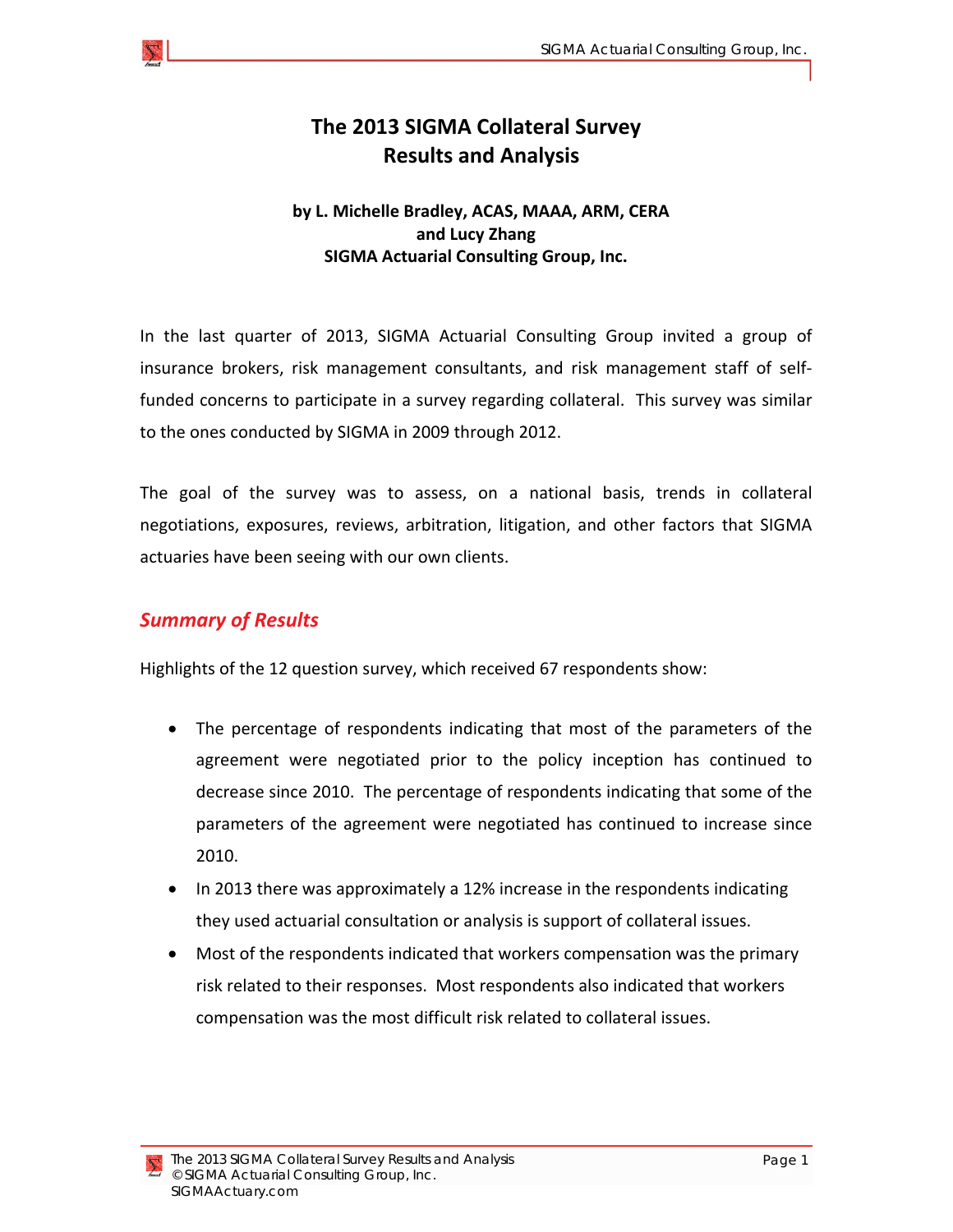

Details of the survey, including commentary for each question, follow. At the end of this report, we present recommendations for improving an entity's collateral picture, and a list for further reading.

 $\sum$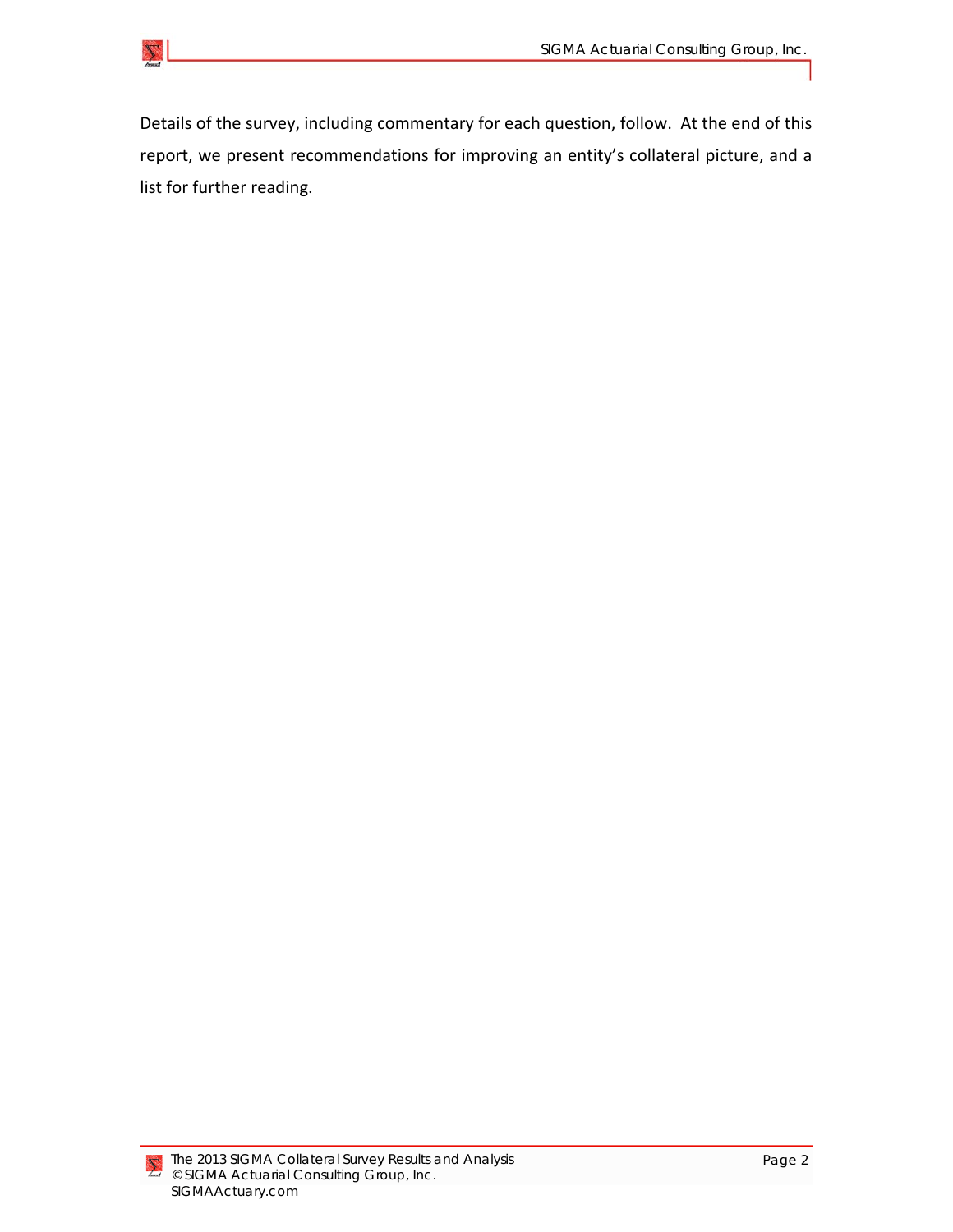

*Question 1:* **Which best describes your professional role in collateral issues?**

The first survey question addressed the professional role of the respondent. Approximately 78.8% of the respondents represented a client as a broker or risk management consultant and approximately 21.2% worked directly for a company with collateral concerns. Survey instructions guided risk managers and brokers to respond to the survey multiple times if they wished to respond on behalf of multiple clients. Therefore, each survey response should reflect the collateral situation for a single entity. The professional role of the respondent has varied little over the five years of surveys.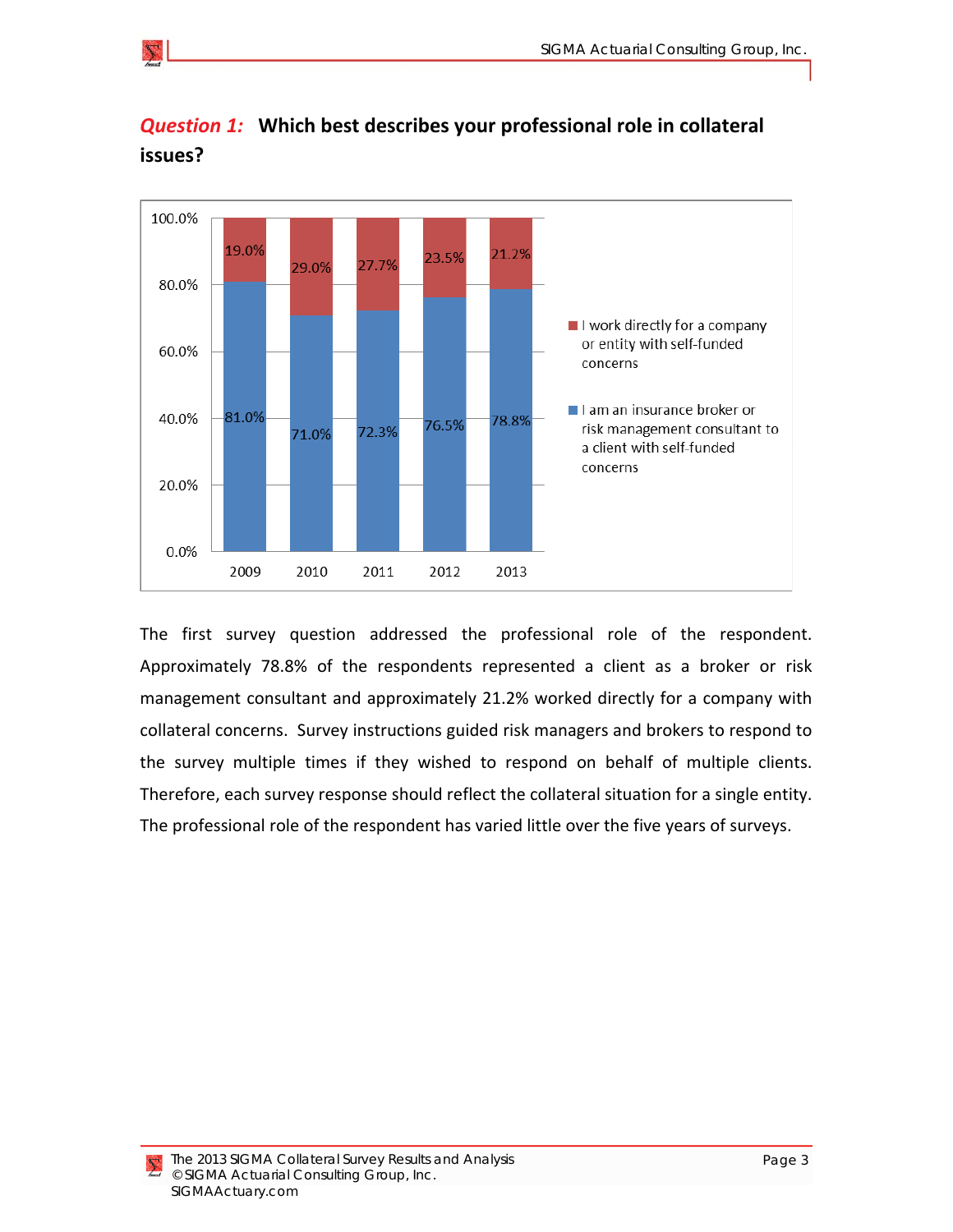

## *Question 2:*  **Which category best represents the number of years you have posted collateral for self‐funded liabilities?**

The results from the 2013 survey do not differ significantly from the 2012 results for this question. As we noted in our prior collateral reports, companies that have posted collateral for several years have a greater likelihood of being in a stable position. This means that the "add on" collateral related to exposures for the upcoming year is approximately offset by payments being made on the more mature policy periods. Companies that have only recently started posting collateral can often see significant increases in required collateral as new years are added. This is especially true for workers compensation, general liability and other long tailed coverages. These coverages have a long payout pattern (losses pay out over several years).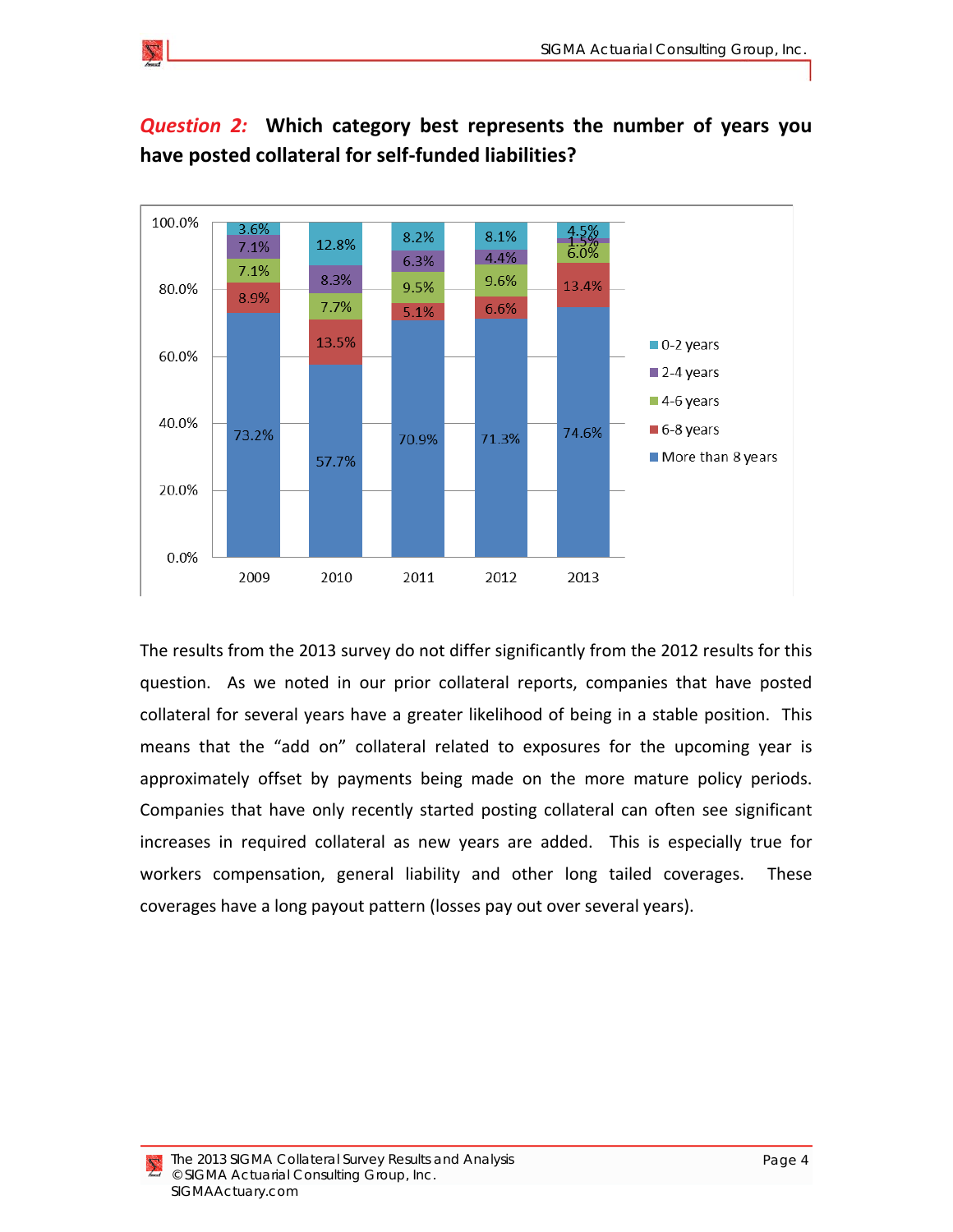

# *Question 3:* **Which instrument best describes the type of collateral instrument used for your self‐funded liabilities?**

The third question addressed the type of collateral instrument used. The use of cash as a collateral instrument showed a decrease in 2013 and is currently at 10.6%. The use of letters of credit as a collateral instrument showed an increase of approximately 8% from the previous year.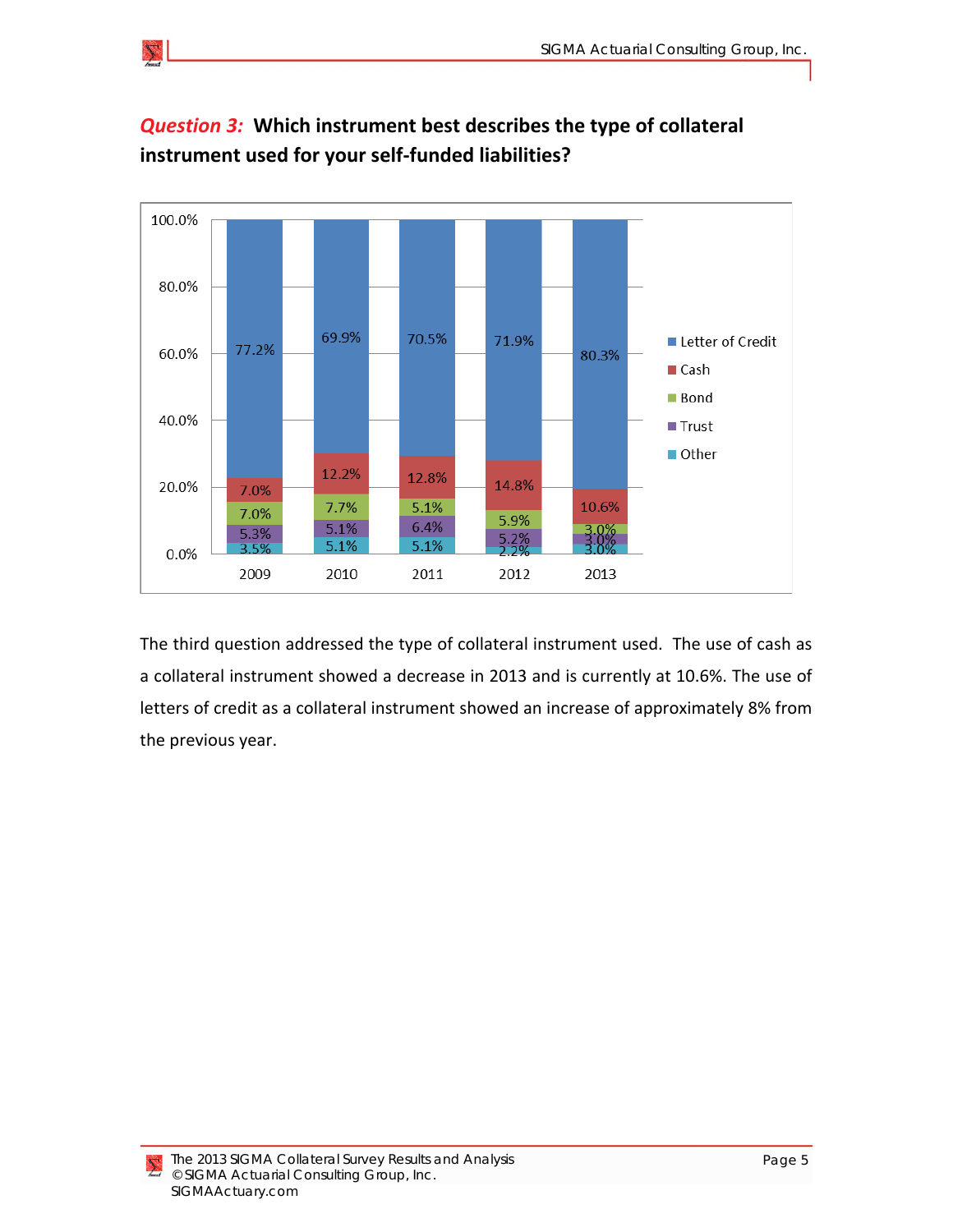

### *Question 4:* **Do you have actuarial consultation or analysis in support of collateral issues?**

Question 4 addressed the use of actuarial services. The responses were consistent in the first four surveys with approximately 65%‐67% using actuarial support. The use of actuarial support showed an increase of approximately 12% in 2013.

It is important to note that the question did not delineate between using an annual actuarial report versus engaging actuarial consultation and analysis specifically related to collateral concerns. Annual actuarial reports often contain a significant amount of information that could be useful in collateral negotiations. However, the evaluation date of an actuarial report may differ from the evaluation date used by a carrier for collateral calculations and reviews.

Normally, actuarial support involves calculating the required reserves for specified collateral years. Required reserves are determined by calculating estimated ultimate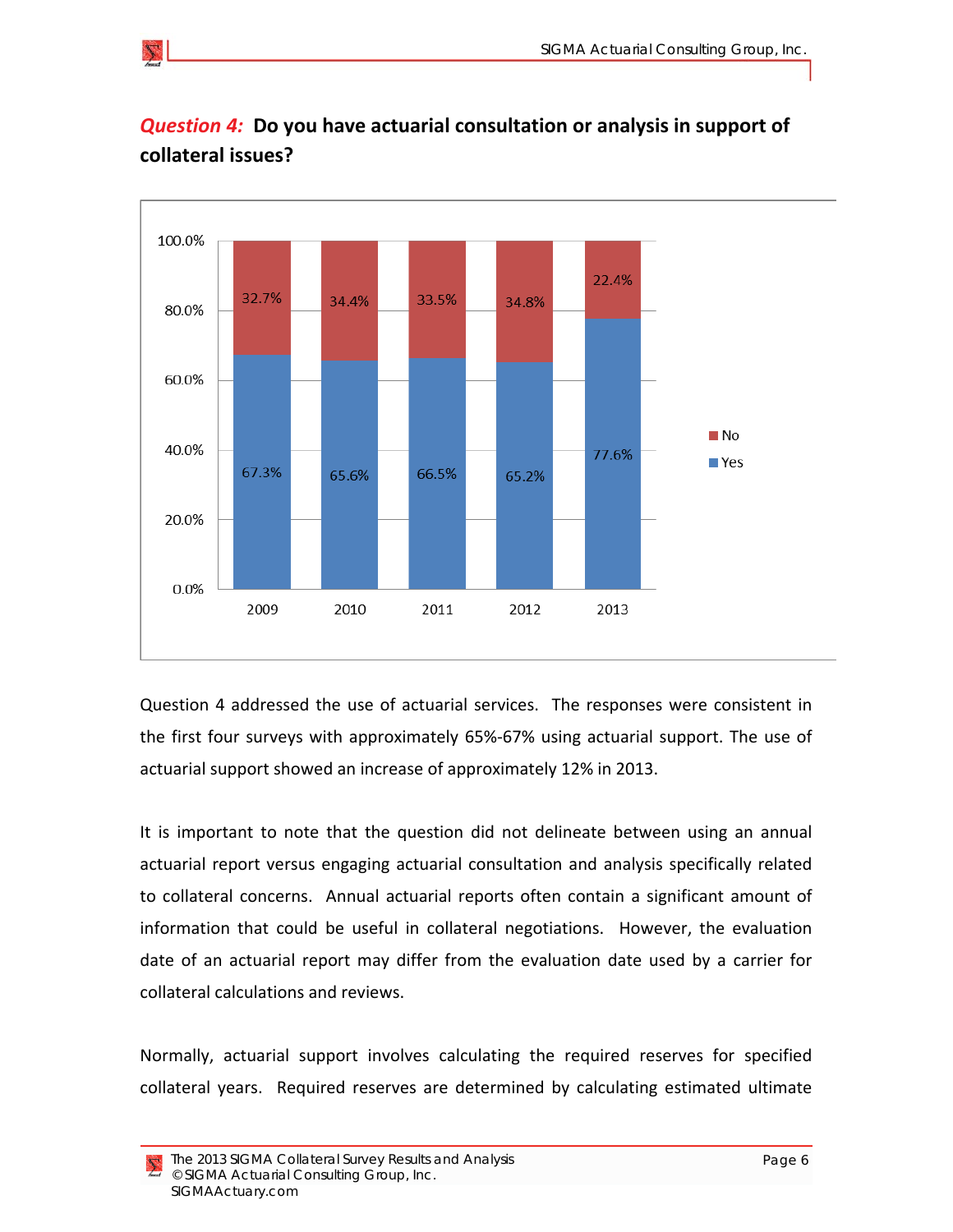

losses and subtracting the paid losses as of the evaluation date. If a carrier provides work papers, the carrier's actuarial analysis can be compared to the collateral analysis to determine key differences. The differences are commonly related to loss development factors or methodology related to risk margins.

 $\sum$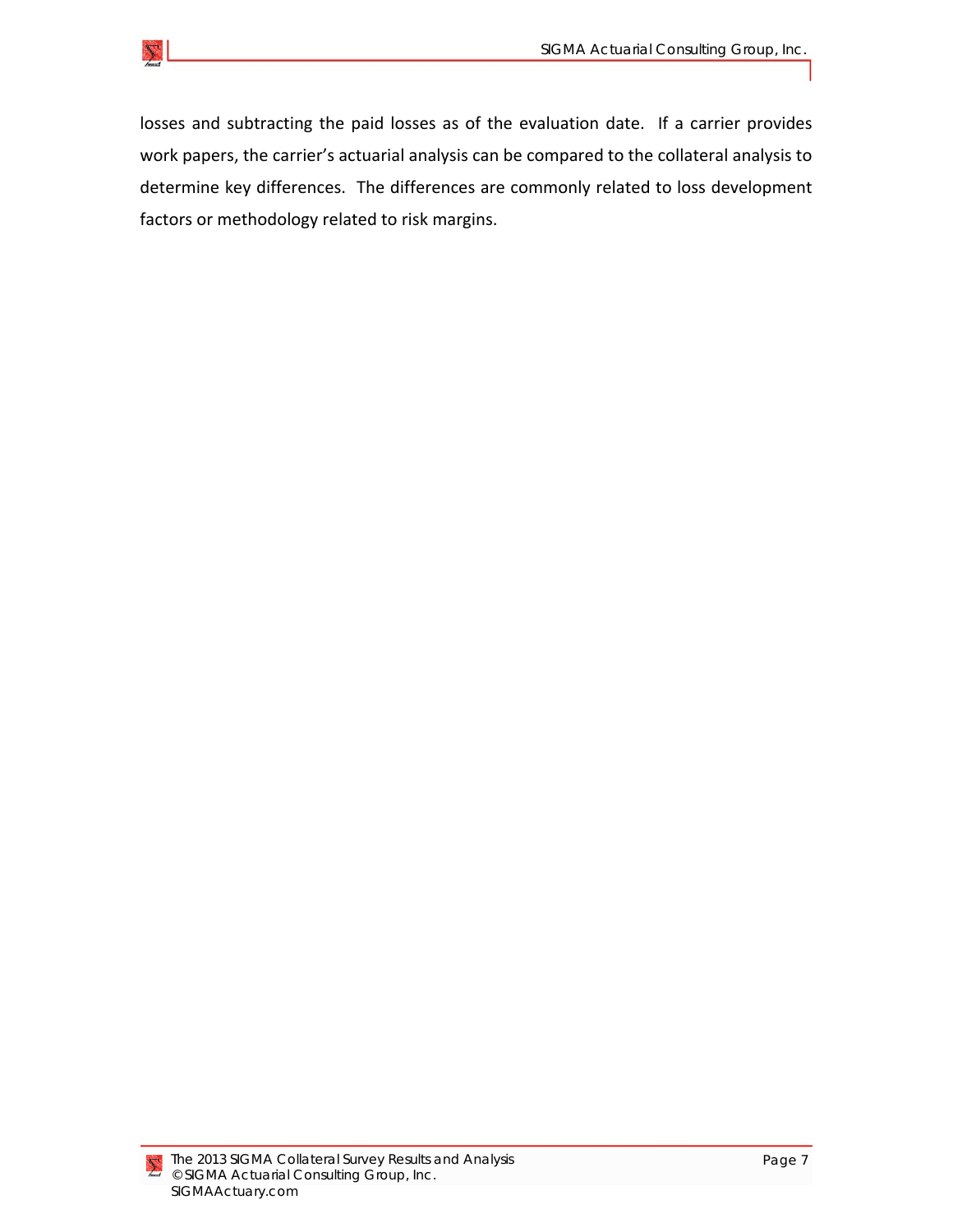

## *Question 5:* **Which of the following statements best reflects your collateral agreement?**

Many times in our consultative practice, SIGMA only becomes involved in collateral negotiations after the collateral has been posted for one or more years. Often these negotiations are hindered due to a lack of a front‐end collateral agreement. Question 5 attempts to gauge the percentage of companies that establish an agreement prior to entering a collateral partnership.

A response option was added to the 2010 survey: "Some of the parameters of the agreement were negotiated". SIGMA added this option after we read and processed the results of the 2009 survey. Based on the 2009 responses, many companies secured an agreement and had negotiated at least some of the parameters of the agreement.

Since 2010 the number of respondents indicating that most of the parameters were negotiated has declined, while the number indicating that some of the parameters were negotiated has increased.

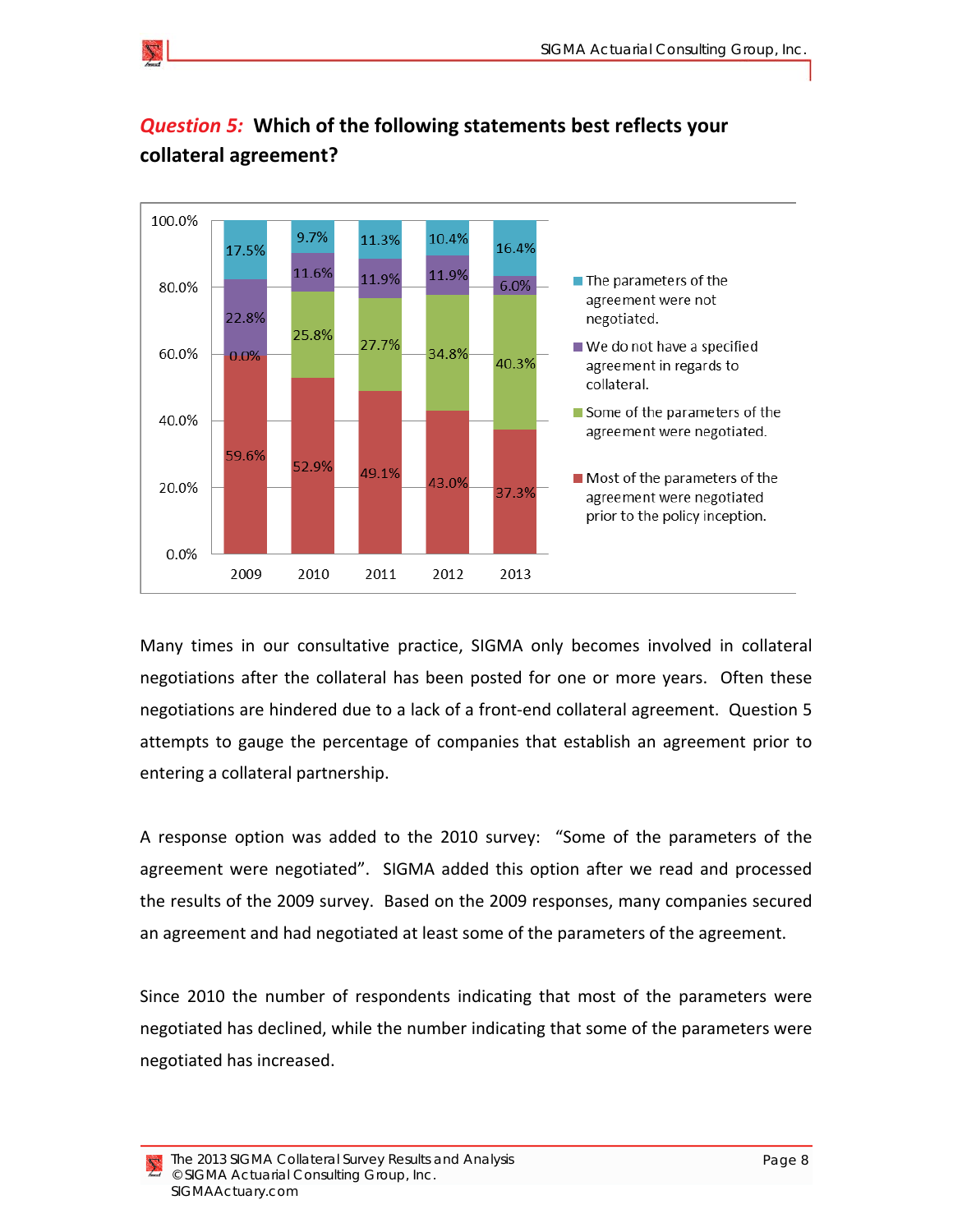

### *Question 6:* **Did you experience any of the following in regards to collateral posted for self‐funded workers compensation liabilities?**

Question 6 focuses on changes that occurred in the company's workers compensation collateral situation during 2009 through 2013. The survey instructed respondents to select all changes that applied. Therefore, the percentages can total to more than 100%.

This particular question shows the biggest movement in responses from 2009 to 2010 and the responses stabilized between 2010 and 2013. In 2013, the most significant increase was related to respondents indicating "rapidly changing exposures that significantly affected collateral".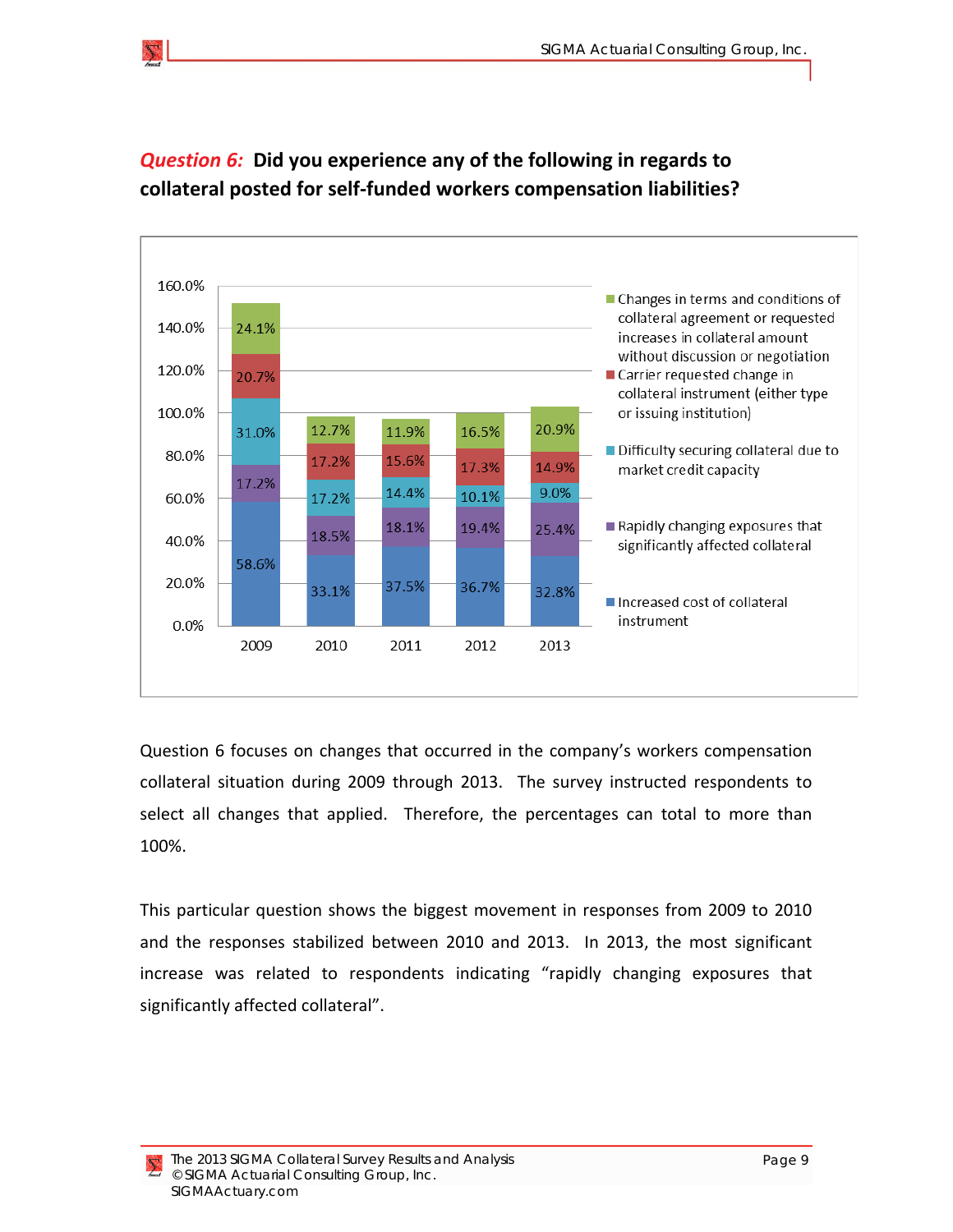

## *Question 7:* **Which of the following best describes how your carrier reviewed the collateral held in the year?**

Question 7 focused on carrier collateral reviews. It should be noted that in 2009 the option "My carrier did not complete a review" was not available to the respondents. The response "my carrier completed a review as scheduled" has varied from 63.5% to 79.6% over the five year period.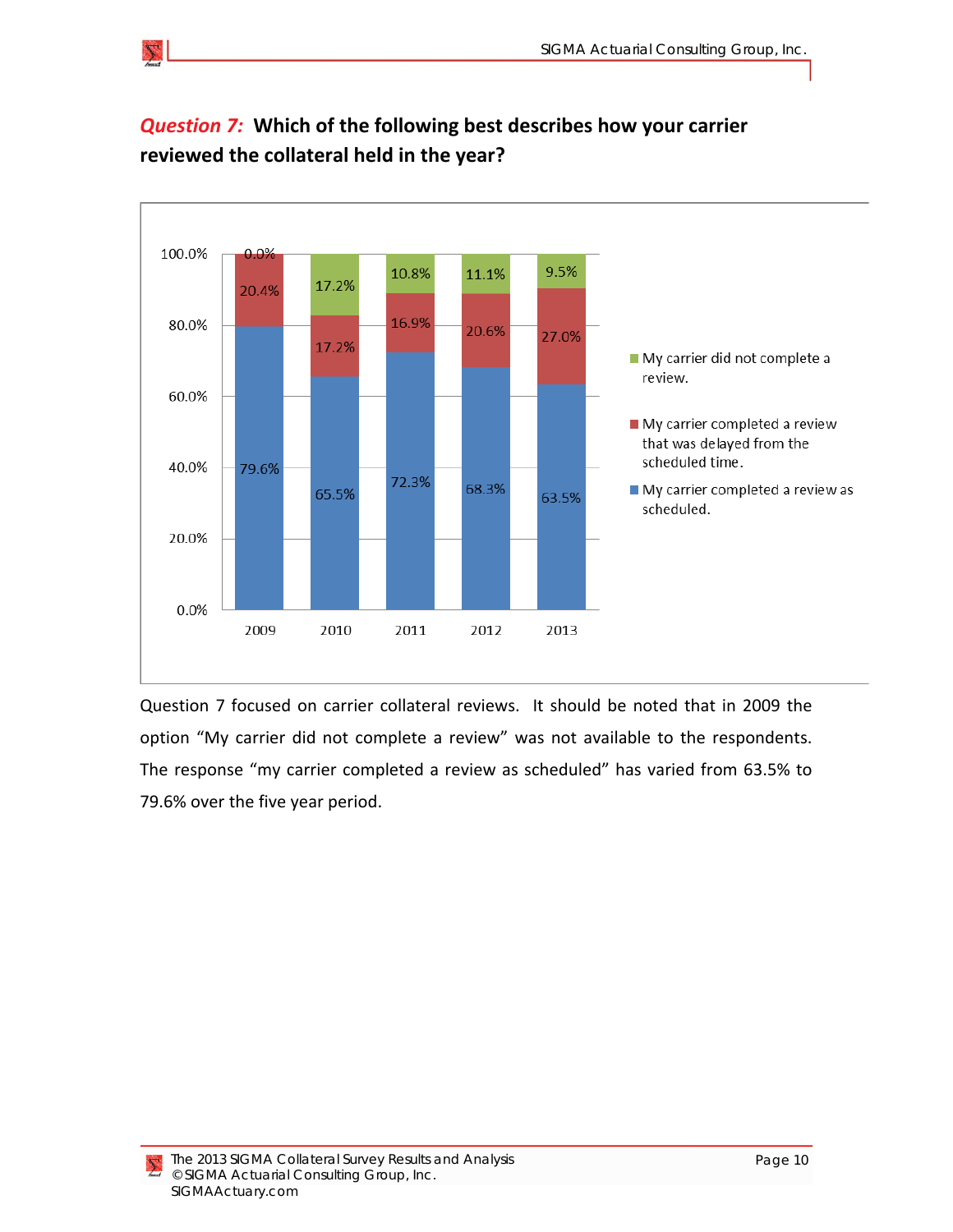

#### *Question 8:* **Which of the following best describes your collateral situation?**

Over recent years, SIGMA has experienced an increase in requests for actuarial support in litigation or arbitration related to collateral issues. This support can include the completion of an expert report or expert testimony. Question 8 attempts to gauge the percentage of companies considering or involved in litigation. In 2010, there was an increase in the number of companies involved in litigation or arbitration (from 1.9% to 6.9%) and an approximate corresponding decrease in the number of companies that did not consider arbitration of litigation. From 2011 to 2013 the results are similar and a decrease occurred over the 2010 level in the number of companies that considered arbitration or litigation.

Collateral litigation often focuses on two key areas: the interpretation of the agreement language and the actual calculation of the collateral amount. In our experience,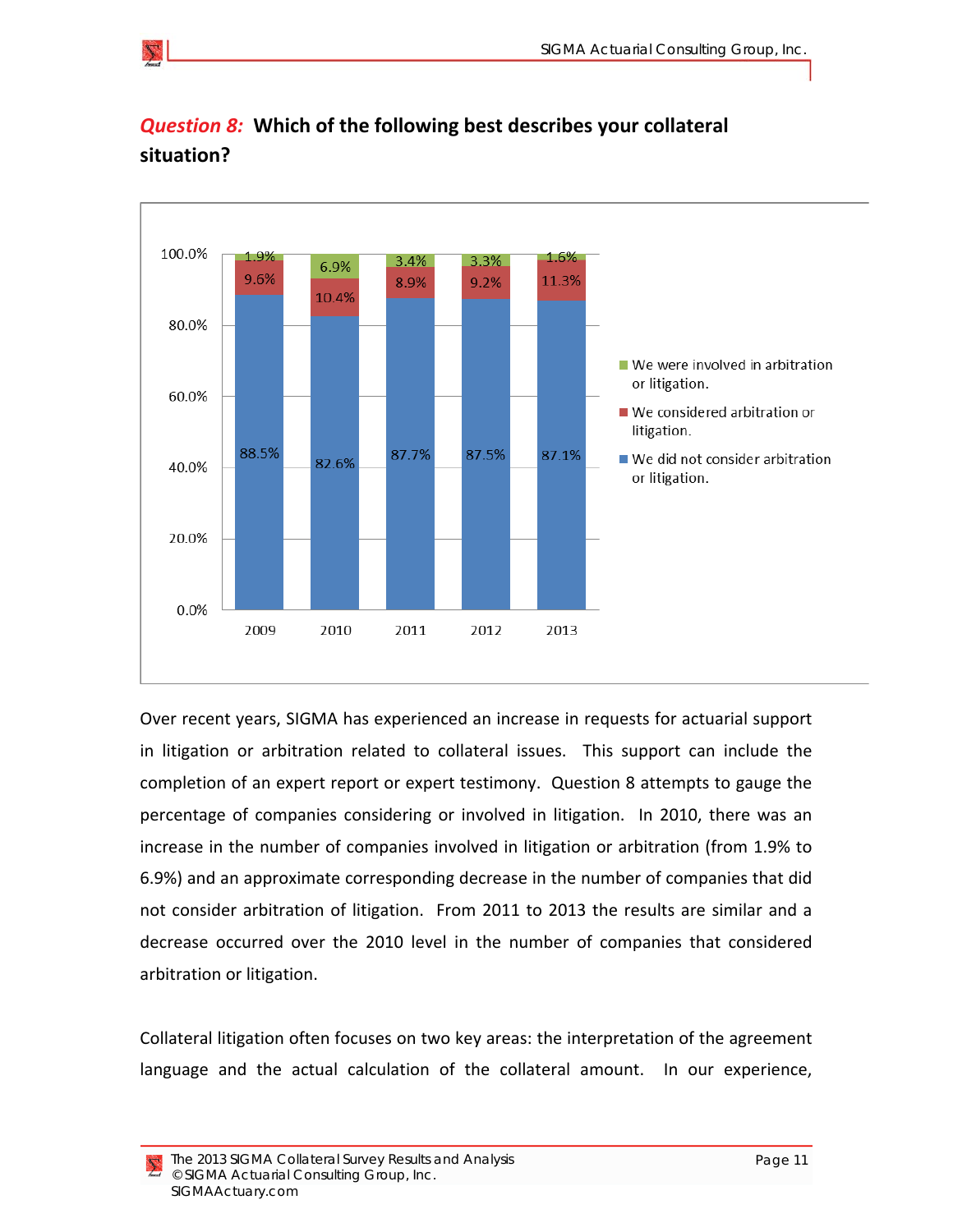

litigation and arbitration are more common in run‐off situations, which are addressed in the next two questions.

 $\sum$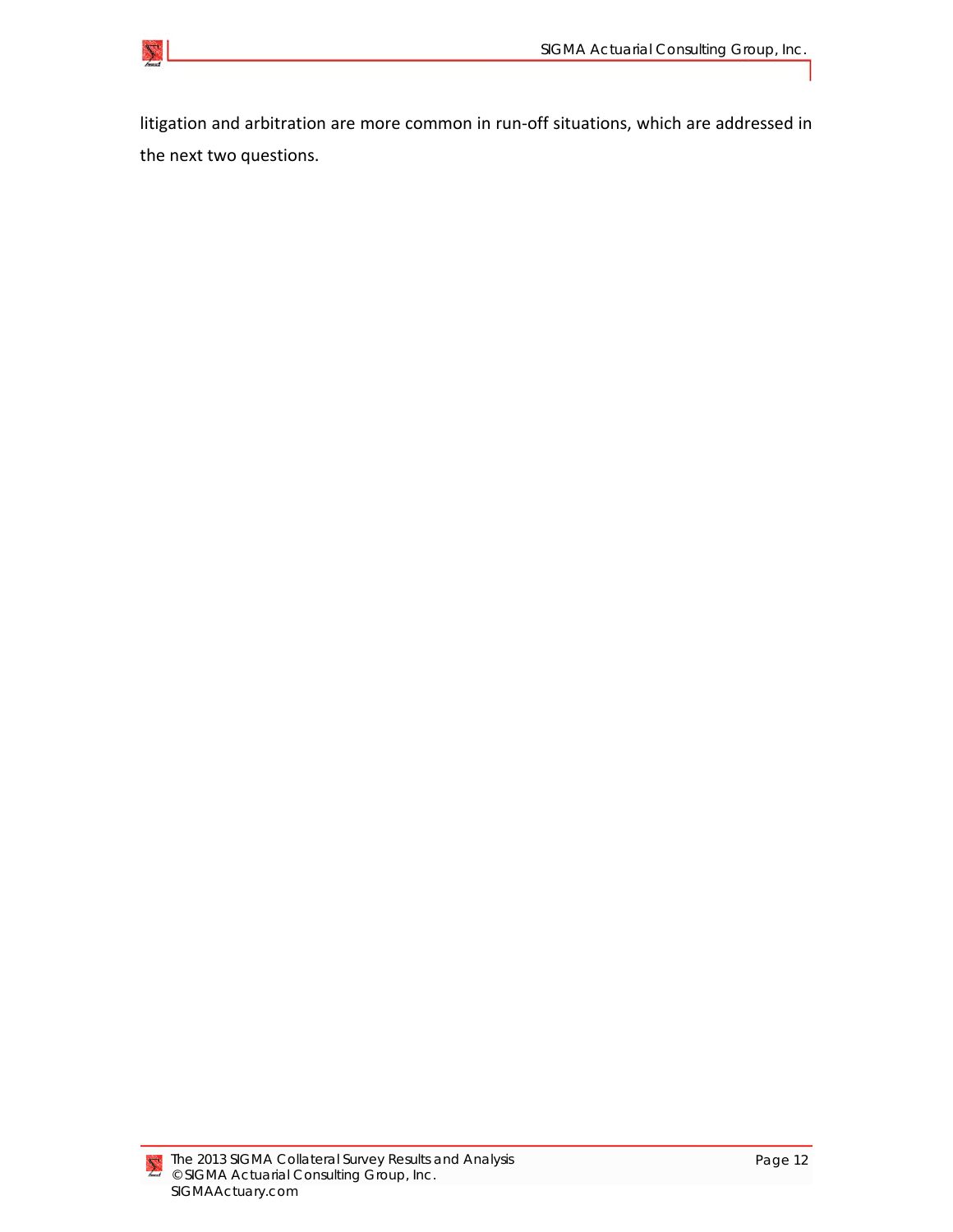

#### *Question 9:* **Which of the following best describes the run‐off collateral release?**

Questions 9 and 10 of the survey focused on collateral issues related to "run‐off" situations. This occurs when a company has collateral held by a carrier that is no longer their current carrier. In this situation, there is no "add‐on" collateral and the old years are winding down as claim payments are made. Historically, we have found that in these instances a carrier may often be less willing to negotiate the collateral amount. The responses to this question were very consistent between 2009 and 2011. Respondents indicated a decrease in 2013 in the percentage indicating collateral has been regularly reviewed and released as needed and an increase in the percentage indicating collateral has not been regularly reviewed.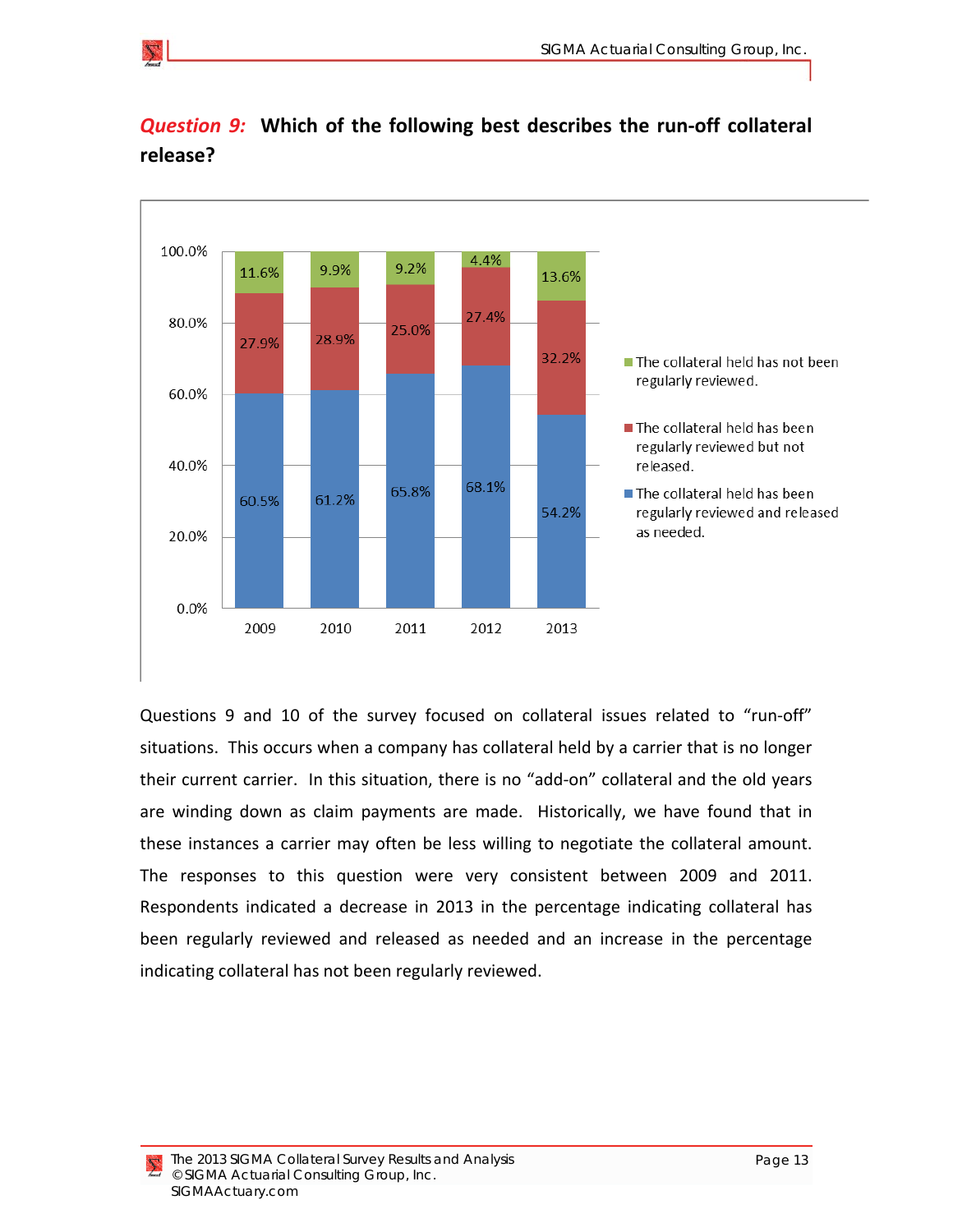

### *Question 10:* **Do you have actuarial support in regards to the collateral held for the run‐off program?**

Question 10 indicates that 62% to 66% of the respondents utilized actuarial support in regards to run‐off collateral in 2009 through 2013. This percentage closely correlates with the overall percentage from question 4 regarding use of actuarial support, however, 2013 did not show a significant increase similar to question 4.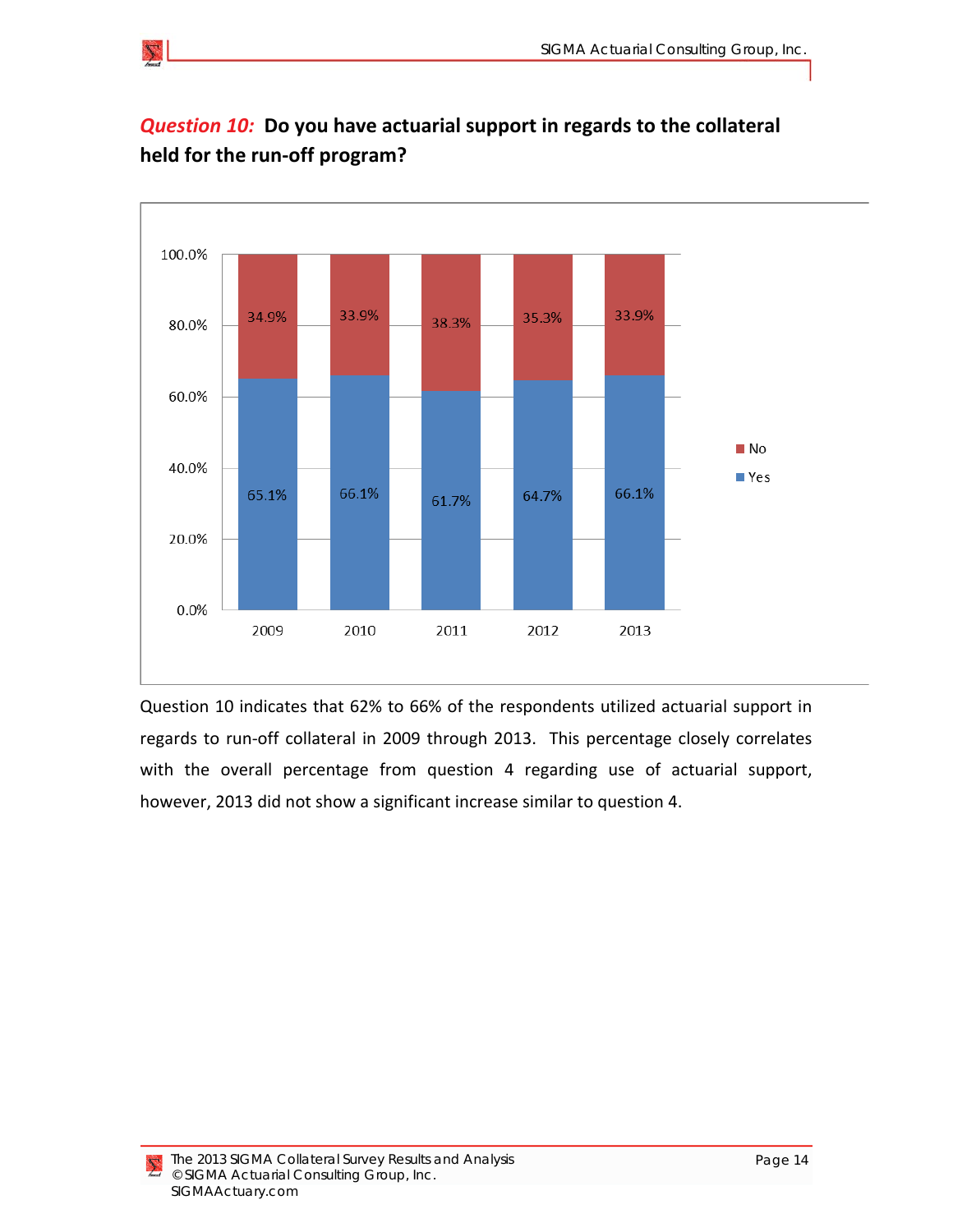

*Question 11:* **What is the primary risk for which collateral is posted?**

Question 11 attempts to monitor the primary risks related to the survey responses. Workers compensation represents 85.7% as the primary risk. It should be noted that "products liability" and "automobile liability" options were not available to respondents in 2012. "Medical professional liability" was not an option available to the respondents in 2013.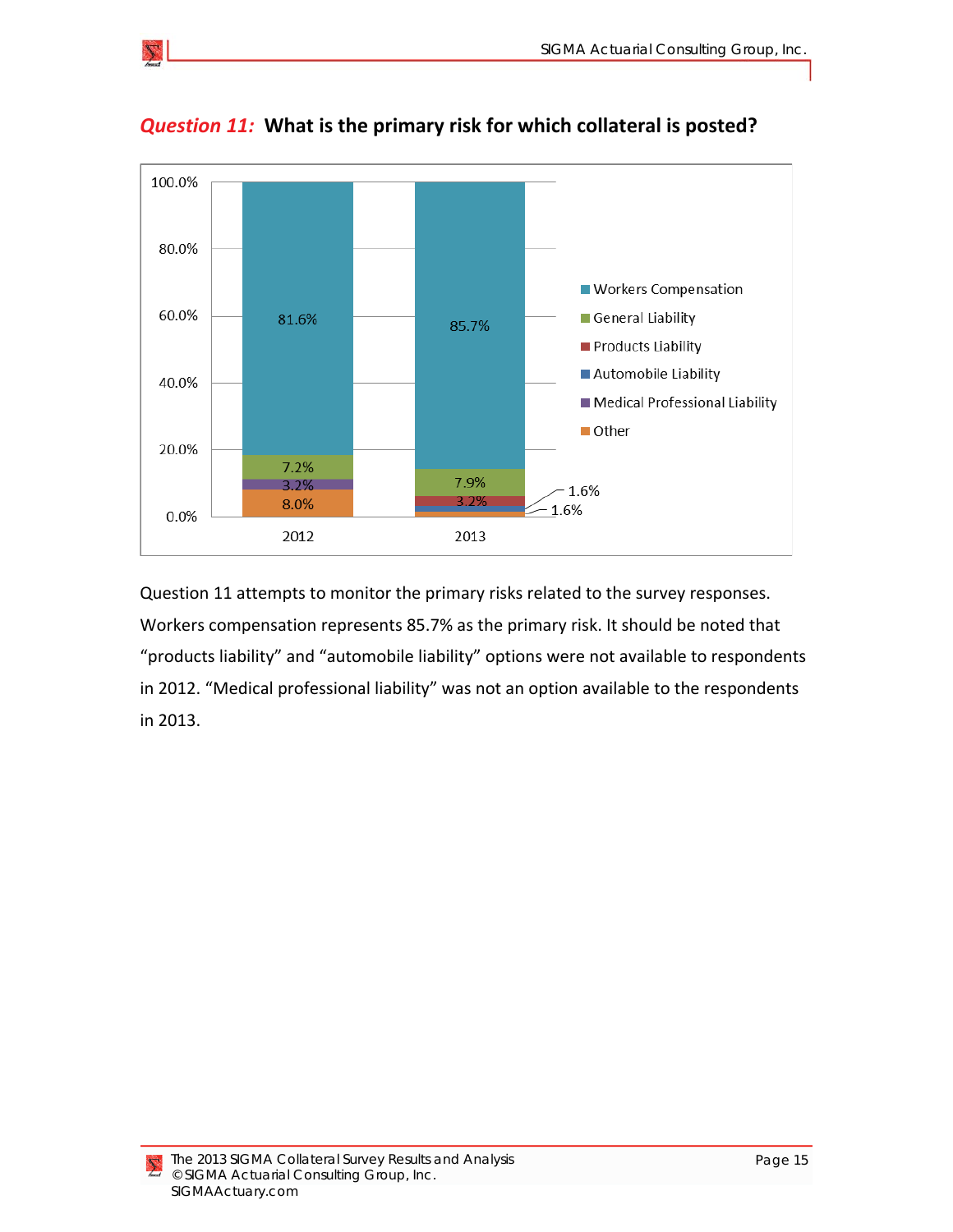

*Question 12:* **What risk causes the most difficultly in relationship to collateral?**

Question 12 attempts to monitor the respondent's perceptions of the most difficult risks for collateral concerns. Workers compensation is the risk that respondents indicated

was the primary risk they dealt with and it also is the risk that respondents indicated was the most difficult. Workers compensation self‐insured retentions often range from \$250,000 to

\$1,000,000. Additionally, some workers compensation claims take years to settle and the payout schedule for an accident year often exceeds ten years. Many current factors are also complicating collateral and reserving issues for workers compensation. Many states continue to implement significant legislative changes related to benefits. Additionally, the Medicare "set aside" issue requires claims administrators and stakeholders to consider the future stake of Medicare on specific claims. Settlements for these claims must be approved by the Centers for Medicare and Medicaid Services.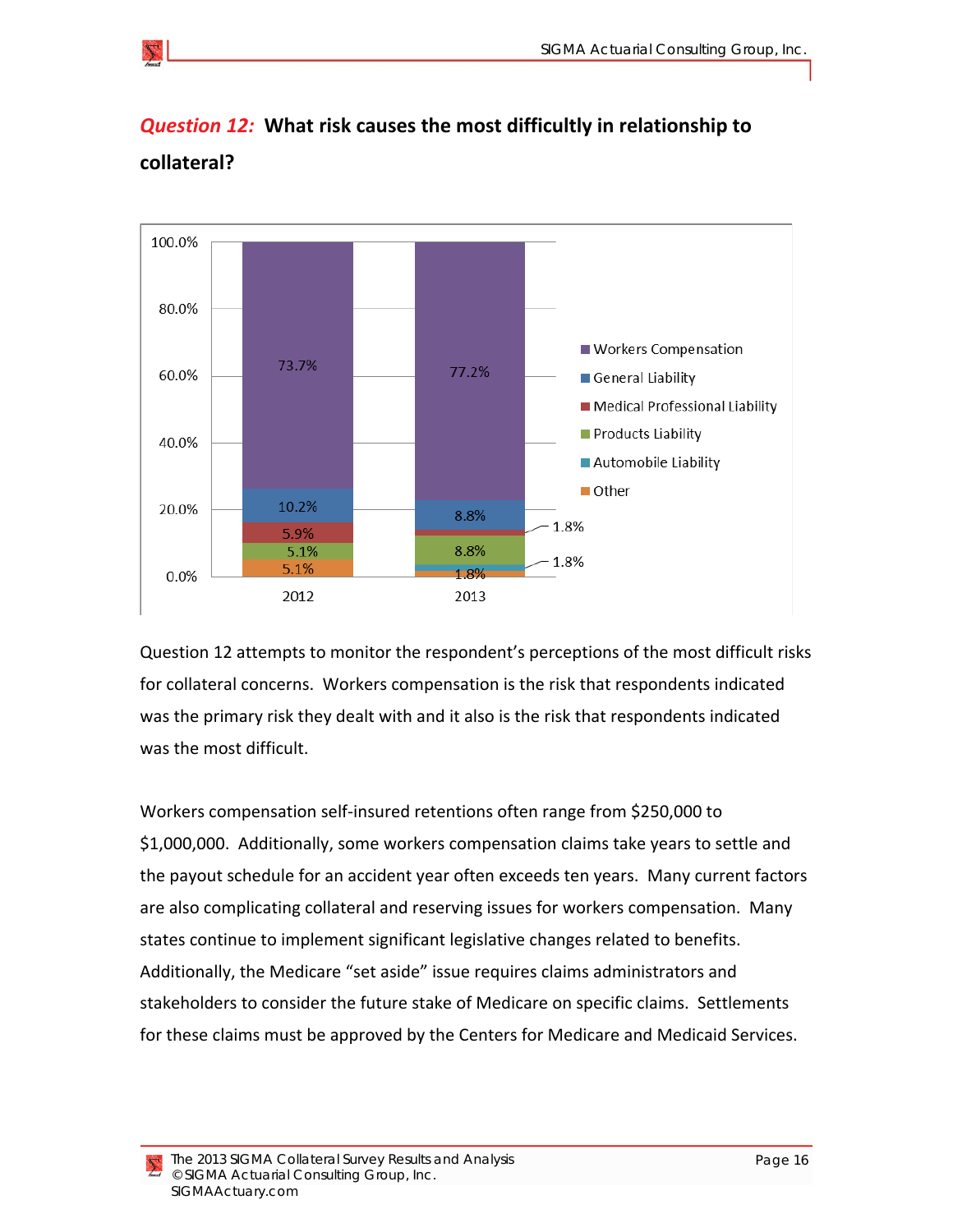In our prior collateral results, we included several suggestions for improving collateral negotiations. These suggestions are:

- 1) Contact your carrier in advance of the collateral review date and ask if there will be any changes in the procedures or methodology. Ask if there will be changes in the loss development factors or in the source of the loss development factors.
- 2) Ask for the carrier's collateral work papers. Verify the data used in the calculations and look for any add‐on provisions for risk margin related to experience or credit risk assessment. Especially review exposure information if exposures are rapidly changing. Document and support revised exposure projections.
- 3) In run-off situations, carefully review open claims. This is especially true if there are only a small number of open claims. Gather reopened claim data and claim reporting lag data. A claims audit may be useful in the situation where there are only a few open claims.
- 4) Use industry professionals as needed. This includes using your broker, actuary, and risk management consultant to assist in negotiations.

We would appreciate feedback on the survey and its results. Let us know which questions we can improve and what questions we should consider adding. We look forward to the 2014 survey and your participation.